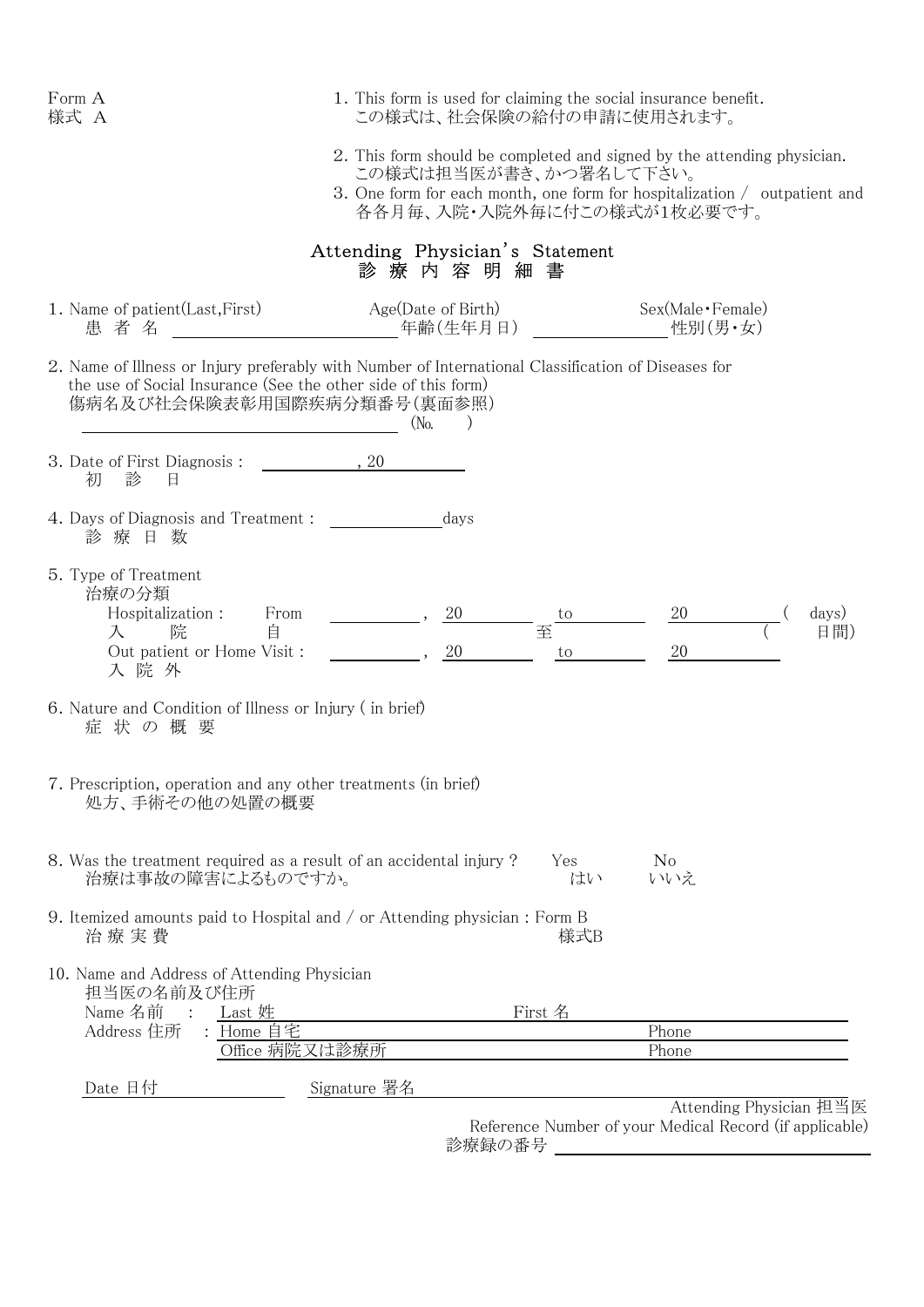## Itemized Receipt 領収明細書

| (1)<br>(2)<br>(3)<br>(4)<br>(5)<br>(6)<br>(7)<br>(8)<br>(9)<br>(11)<br>(12)<br>(13)<br>(14)<br>(15) | Fee for Initial Office Visit<br>Fee for Follow-up Office Visit<br>Fee for Home Visit<br>Fee for Hospital Visit<br>Hospitalization<br>Consultation<br>Operation<br>Professional Nursing<br>X-Ray Examinations<br>(10) Laboratory Tests<br>Medicines<br>Surgical Dressing<br>Anesthetics<br><b>Operating Room Charge</b><br>The Others (Specify) | 診<br>初<br>診<br>再<br>診<br>往<br>管<br>院<br>入<br>院<br>入<br>診<br>察<br>術<br>手<br>職<br>業看護師<br>線<br>検<br>Χ<br>諸<br>検<br>医<br>薬<br>帯<br>包<br>麻<br>酔<br>室<br>手<br>術<br>その他(特記せよ) | 料<br>料<br>料<br>料<br>理<br>費<br>費<br>費<br>費<br>費<br>査<br>費<br>査<br>書費<br>費<br>用<br>費 | \$<br>\$ |
|-----------------------------------------------------------------------------------------------------|------------------------------------------------------------------------------------------------------------------------------------------------------------------------------------------------------------------------------------------------------------------------------------------------------------------------------------------------|-------------------------------------------------------------------------------------------------------------------------------------------------------------------------|------------------------------------------------------------------------------------|----------|
| (16)                                                                                                | Total                                                                                                                                                                                                                                                                                                                                          | 合                                                                                                                                                                       | 計                                                                                  |          |

Important : Exclude the amount irrelevant to the treatment, i. e, payment for luxurious room charge. 注 意 : 高級室料等治療に直接関係のないものは除いて下さい。

Name and Address of Attending physician  $\diagup$  Superintendent of Hospital or Clinic 担当医又は病院事務長の名前及び住所

| Name       | $\therefore$ | Last           | First     | Title |
|------------|--------------|----------------|-----------|-------|
| 名前         |              | 姓              | 名         |       |
| Address    |              | Home 自宅        |           | Phone |
| 住所         |              | Office 病院又は診療所 |           | Phone |
| Date<br>日付 |              |                | Signature |       |
|            |              |                | 署名        |       |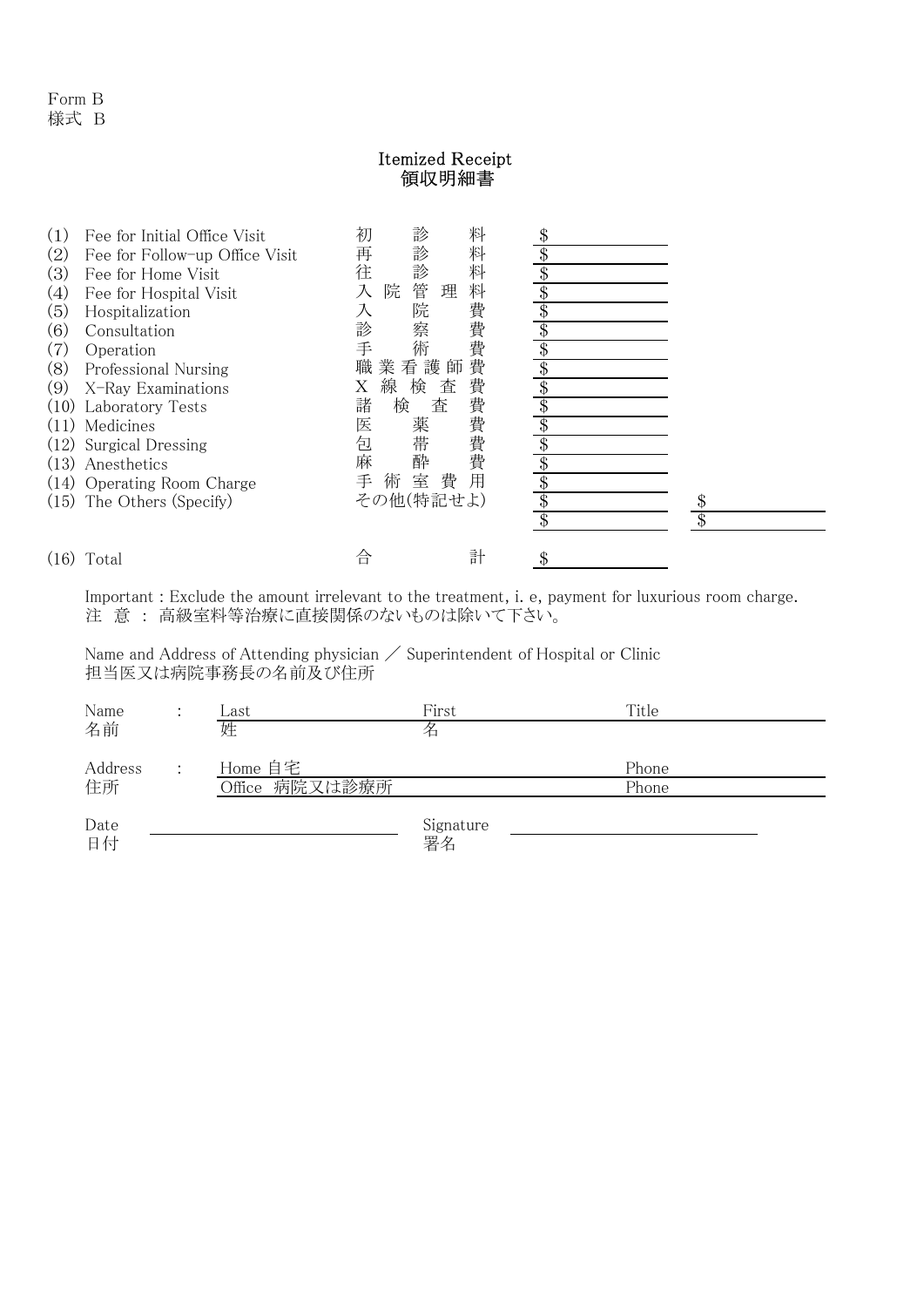## 社会保険表章用国際疾病分類表

## Table of International Classification of Diseases for the use of social Insurance

|            | <u>感染症及び寄生虫症</u>                                                   | 0502 | 精神作用物質使用による精神及び行動の傷害                                               |
|------------|--------------------------------------------------------------------|------|--------------------------------------------------------------------|
|            | Certain infectious and parasitic diseases                          |      | Mental and behavioural disorders due to psychoactive substance use |
| 0101       | 腸管感染症 Intestinal infectious diseases                               | 0503 | 精神分裂病、分裂病型障害及び妄想性障害                                                |
| 0102       | 結 核 Tuberculosis                                                   |      | Schizophrenia, schizotypal and delusional disorders                |
| 0103       | 主として性的伝播様式をとる感染症                                                   | 0504 | 気分(感情)障害(躁うつ病を含む) Mood[affective] disorders                        |
|            | Infections with a Predominantly sexual mode of transmission        | 0505 | 神経性障害、ストレス関連障害及び身体表現性障害                                            |
| 0104       | 皮膚及び粘膜の病変を伴うウイルス疾患                                                 |      | Neurotic, stress-related and somatoform disorders                  |
|            | Viral infections characterized by skin and mucous membrane lesions | 0506 | 精神遅滞 Mental retardation                                            |
| 0105       | ウイルス肝炎 Viral hepatitis                                             | 0507 | その他の精神及び行動の障害                                                      |
| 0106       | その他のウイルス疾患 other viral diseases                                    |      | Other psychoses and disorders of action                            |
| 0107       | 真菌症 Mycoses                                                        |      |                                                                    |
| 0108       | 感染症及び寄生虫の続発・後遺症                                                    |      | <u>VI 神経系の患者</u> Diseases of the nervous system                    |
|            | Sequelae of infectious and parasitic diseases                      | 0601 | パーキンソン病 Parkinson's disease                                        |
| 0109       | その他の感染症及び寄生虫症                                                      | 0602 | アルツハイマー病 Alzheimer's disease                                       |
|            | Other infectious and parasitic diseases                            | 0603 | てんかん Epilepsy                                                      |
|            |                                                                    | 0604 | 脳性麻痺及びその他の麻酔性症候群                                                   |
|            | <b>II</b> 新生物 Neoplasms                                            |      | Cerebral palsy and other paralytic syndromes                       |
| 0201       | 胃の悪性新生物 Malignant neoplasm of stomach                              | 0605 | 自律神経系の障害 Disorders of autonomic nervous system                     |
| 0202       | 結腸の悪性新生物 Malignant neoplasm of colon                               | 0606 | その他の神経系の疾患 Others Diseases of the nervous system                   |
| 0203       | 直腸S状結腸移行部及び直腸の悪性新生物                                                |      |                                                                    |
|            | Malignant neoplasm of rectosigmoid junction and rectum             |      | VII 眼及び付属器の疾患 Diseases of the eye and adnexa                       |
| 0204       | 肝炎及び肝内胆管の悪性新生物                                                     | 0701 | 結膜炎 Conjunctivitis                                                 |
|            | Malignant neoplasm of liver and intrahepatic bile ducts            | 0702 | 白内障 Cataract                                                       |
| 0205       | 気管、気管支及び肺の悪性新生物                                                    | 0703 | 屈折及び調節の障害 Disorders of refraction and accommodation                |
|            | Malignant neoplasm of trachea, bronchus and lung                   | 0704 | その他の眼及び付属器の疾患 Other diseases of the eye and adnexa                 |
| 0206       | 乳房の悪性新生物 Malignant neoplasm of breast                              |      |                                                                    |
| 0207       | 子宮の悪性新生物 Malignant neoplasm of uterus                              |      | <u>Ⅷ 耳及び乳様突起の疾患</u>                                                |
| 0208       | 悪性リンパ腫 malignant Lymphoma                                          |      | Diseases of the ear and mastoid process                            |
| 0209       | 白血病 Leukaemia                                                      | 0801 | 外耳炎 Otitis externa                                                 |
| 0210       | その他の悪性新生物 Other Malignant neoplasms                                | 0802 | その他の外耳疾患 Other disorders of external ear                           |
| 0211       | 良性新生物及びその他の新生物                                                     | 0803 | 中耳炎 Otitis media                                                   |
|            | Other benign neoplasms and other neoplasms                         | 0804 | その他の中耳及び乳様突起の疾患                                                    |
|            |                                                                    |      | Other diseases of middle ear and mastoid                           |
|            | Ⅲ 血液及び造血器の疾患並びに免疫機構の障害                                             | 0805 | メニエール病 Disorders of vestibular function                            |
|            | Diseases of the blood and blood-forming organs and certain         | 0806 | その他の内耳疾患 Other diseases of inner ear                               |
|            | disorders involving the immune mechanism                           | 0807 | その他の耳疾患 Other diseases of ear                                      |
| $\,0301\,$ | 貧 血 Anaemias                                                       |      |                                                                    |
| 0302       | その他の血液及び造血器の疾患並びに免疫機構の障害                                           |      | <b>IX 循環器系の疾患 Diseases of the circulatory system</b>               |
|            | Other diseases of blood and blood-forming organs and certain       | 0901 | 高血圧性疾患 Hypertensive diseases                                       |
|            | disorders of the immune mechanism                                  | 0902 | 虚血性心疾患 Ischaemic heart diseases                                    |
|            |                                                                    | 0903 | その他の心疾患 Other froms of heart disease                               |
|            | IV 内分泌、栄養及び代謝疾患                                                    | 0904 | くも膜下出血 Subarachnoid hemorrhage                                     |
|            | Endocrine, nutritional and metabolic diseases                      | 0905 | 脳内出血 Intracerebral hemorrhage                                      |
| 0401       | 甲状腺障害 Disorders of thyroid gland                                   | 0906 | 脳梗塞 Occulusion of percerebral and cerebral arteries                |
| 0402       | 糖尿病 Diabetes mellitus                                              | 0907 | 脳動脈硬化(症) Cerebral arteriosclerosis                                 |
| 0403       | その他の内分泌、栄養及び代謝疾患                                                   | 0908 | その他の脳血管疾患 Other cerebrobascular diseases                           |
|            | Other diseases of endocrine, nutrition and metabolism              | 0909 | 動脈硬化(症) Atherosclerosis                                            |
|            |                                                                    | 0910 | 痔核 Haemorrhoids                                                    |
|            | Ⅴ 精神及び行動の傷害                                                        | 0911 | 低血圧 Hypotension                                                    |
|            | Mental and behavioural disorders<br>血管性及び詳細不明の痴呆                   | 0912 | その他の循環器系の疾患 Other disorders of circulatory system                  |
| 0501       | Vascular dementia and Unspecified dementia                         |      |                                                                    |
|            |                                                                    |      |                                                                    |
|            |                                                                    |      |                                                                    |